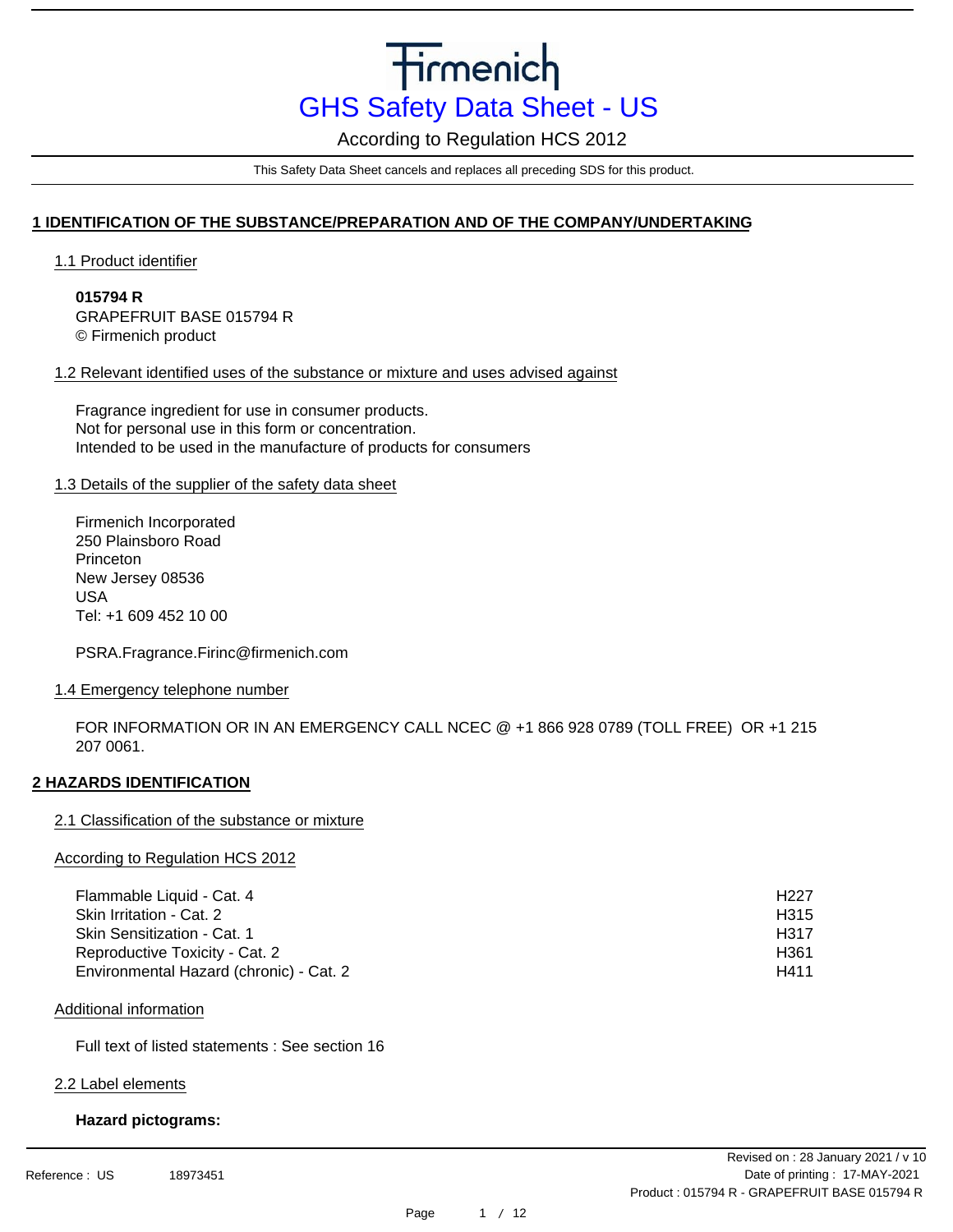According to Regulation HCS 2012

This Safety Data Sheet cancels and replaces all preceding SDS for this product.



**Signal Word:** Warning

### **Hazard Statements:**

| H315              | Causes skin irritation.                              |
|-------------------|------------------------------------------------------|
| H317              | May cause an allergic skin reaction.                 |
| H <sub>22</sub> 7 | Combustible liquid                                   |
| H <sub>361</sub>  | Suspected of damaging fertility or the unborn child. |
| H411              | Toxic to aquatic life with long lasting effects.     |

### **Precautionary Statements:**

| P <sub>201</sub> | Obtain special instructions before use.                          |
|------------------|------------------------------------------------------------------|
| P <sub>210</sub> | Keep away from heat/sparks/open flames/hot surfaces. No smoking. |
| P302+P352        | IF ON SKIN: Wash with plenty of soap and water.                  |
| P333+P313        | If skin irritation or rash occurs: Get medical advice/attention. |
| P403+P235        | Store in a well-ventilated place. Keep cool.                     |
| P405             | Store locked up.                                                 |

### 2.3 Other hazards

No data available at this time.

# **3 COMPOSITION/INFORMATION ON INGREDIENTS**

The exact percentage (concentration) of composition has been withheld as a trade secret.

# **3.2 Mixture**

Mixture of aromatic substances.

Contains :  $>=2.5 < 5.0\%$ 1-Naphthalenol, 1,2,3,4,4a,5,8,8a-Octahydro-2,2,6,8- Tetramethyl-N° CAS : 0103614-86-4 N° ELINCS: 434-960-0 N° EU REACH: 01-0000018107-74

GHS Classification: Skin Irritation - Cat. 2 [H315] Environmental Hazard (acute) - Cat. 1 [H400] Environmental Hazard (chronic) - Cat. 1 [H410]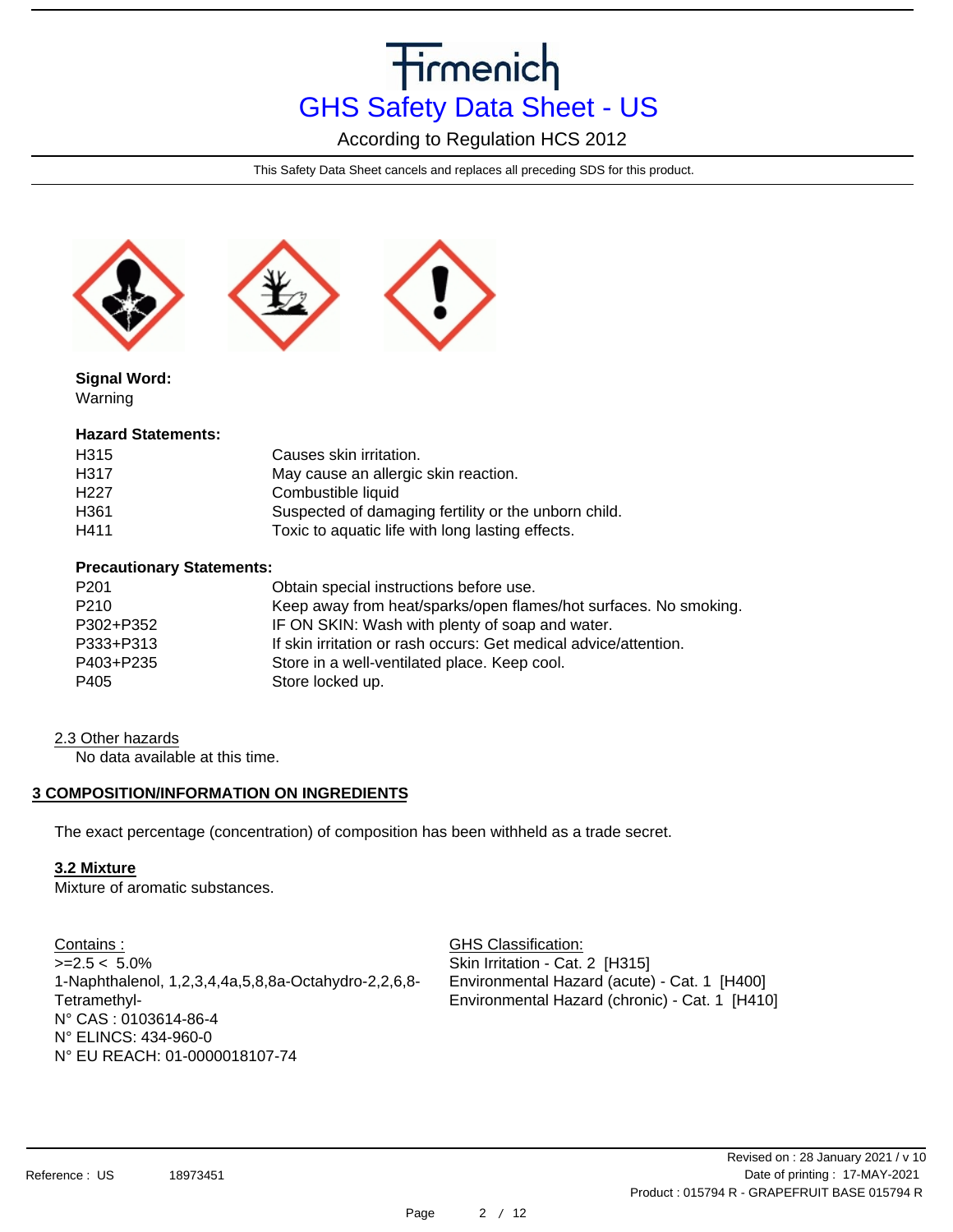According to Regulation HCS 2012

This Safety Data Sheet cancels and replaces all preceding SDS for this product.

 $>=2.5 < 5.0\%$ Limonene N° CAS : 0000138-86-3 N° EINECS: 227-813-5 N° EU REACH: 01-2119529223-47

 $>=2.5 < 5.0\%$ Benzenepropanol, .Alpha.,.Gamma.,.Gamma.- Trimethyl-, Acetate N° CAS : 0068083-58-9 N° ELINCS: --

 $>=2.5 < 5.0\%$ 7-Octen-2-Ol, 2,6-Dimethyl-N° CAS : 0018479-58-8 N° EINECS: 242-362-4 N° EU REACH: 01-2119457274-37

 $>=2.5 < 5.0\%$ 2,6-Octadienal, 3,7-Dimethyl-, Reaction Products With Et Alc. N° CAS : 0147060-73-9 N° ELINCS: -- N° EU REACH: 01-2120767467-40

 $>=2.5 < 5.0\%$ Cyclohexanol, 5-Methyl-2-(1-Methylethyl)- N° CAS : 0001490-04-6 N° EINECS: 218-690-9 N° EU REACH: 01-2119458866-21

 $>= 1.0 < 2.5\%$ Hexanoic Acid, 2-Propenyl Ester N° CAS : 0000123-68-2 N° EINECS: 204-642-4 N° EU REACH: 01-2119983573-26

 $>= 1.0 < 2.5\%$ Cyclohexanepropanoic Acid, 2-Propenyl Ester N° CAS : 0002705-87-5 N° EINECS: 220-292-5 N° EU REACH: 01-2119976355-27

Aspiration Hazard - Cat. 1 [H304] Skin Sensitization - Cat. 1B [H317] Skin Irritation - Cat. 2 [H315] Environmental Hazard (acute) - Cat. 1 [H400] Environmental Hazard (chronic) - Cat. 3 [H412] Flammable Liquid - Cat. 3 [H226]

Skin Irritation - Cat. 2 [H315] Environmental Hazard (chronic) - Cat. 3 [H412]

Skin Irritation - Cat. 2 [H315] Eye Irritation - Cat.2A [H319] Flammable Liquid - Cat. 4 [H227]

Skin Sensitization - Cat. 1B [H317] Environmental Hazard (chronic) - Cat. 3 [H412] Flammable Liquid - Cat. 3 [H226]

Skin Irritation - Cat. 2 [H315] Eye Irritation - Cat.2B [H320] Flammable Liquid - Cat. 4 [H227]

Acute Toxicity (oral) - Cat. 3 [H301] Acute Toxicity (dermal) - Cat. 3 [H311] Acute Toxicity (inhalation) - Cat. 3 [H331] Environmental Hazard (acute) - Cat. 1 [H400] Environmental Hazard (chronic) - Cat. 3 [H412] Flammable Liquid - Cat. 4 [H227]

Skin Sensitization - Cat. 1 [H317] Acute Toxicity (oral) - Cat. 4 [H302] Acute Toxicity (dermal) - Cat. 4 [H312] Acute Toxicity (inhalation) - Cat. 4 [H332] Environmental Hazard (acute) - Cat. 1 [H400] Environmental Hazard (chronic) - Cat. 1 [H410]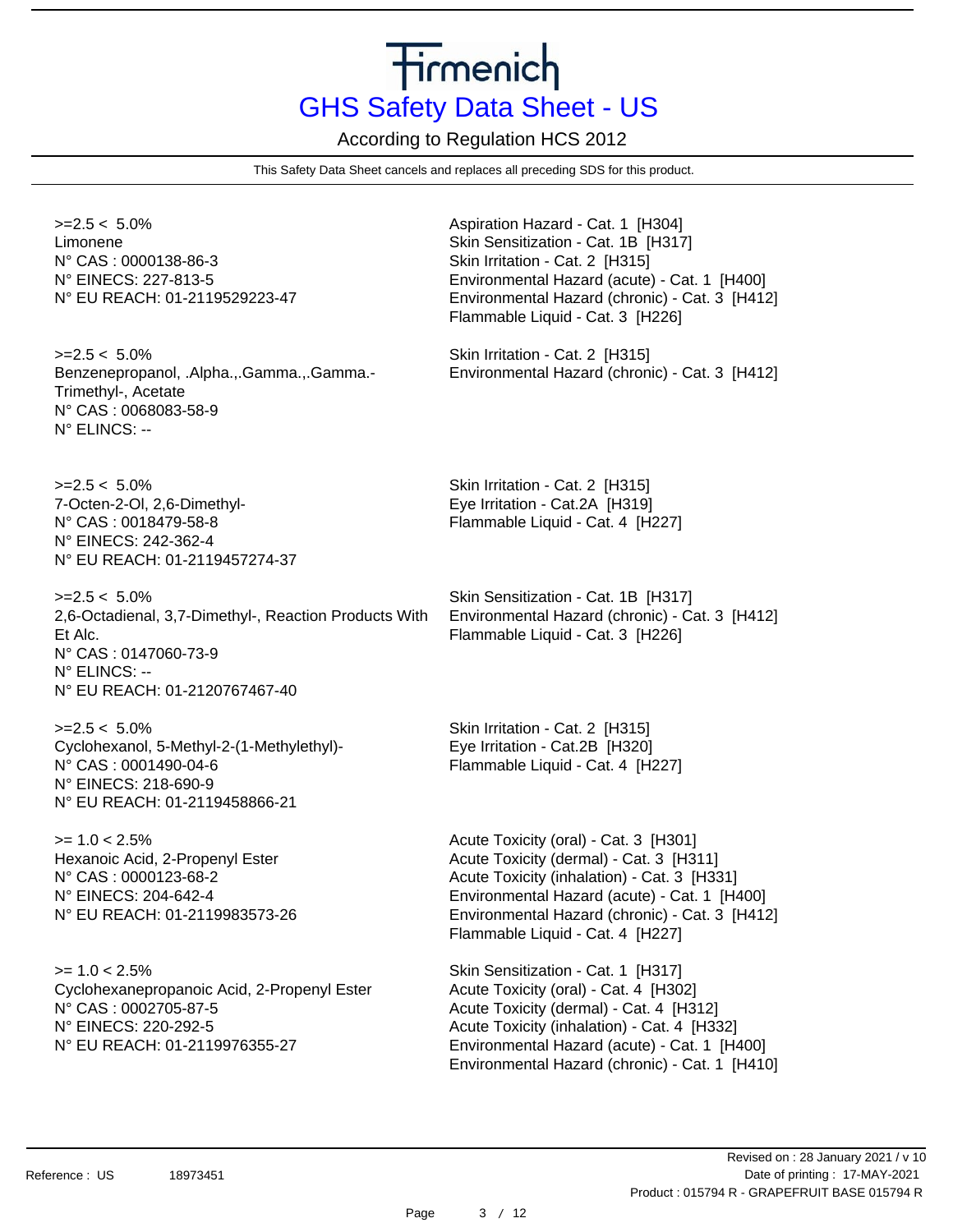According to Regulation HCS 2012

This Safety Data Sheet cancels and replaces all preceding SDS for this product.

 $>= 0.5 < 1.0\%$ 2-Dodecenal, (E)- N° CAS : 0020407-84-5 N° EINECS: 243-797-2 N° EU REACH: 01-2120111676-59

 $>= 0.5 < 1.0\%$ Benzene, 1-Methyl-4-(1-Methylethyl)- N° CAS : 0000099-87-6 N° EINECS: 202-796-7 N° EU REACH: 01-2120807345-59

 $>= 0.1 < 0.5\%$ Citral N° CAS : 0005392-40-5 N° EINECS: 226-394-6 N° EU REACH: 01-2119462829-23

 $>= 0.1 < 0.5\%$ 6-Octen-1-Ol, 3,7-Dimethyl-N° CAS : 0000106-22-9 N° EINECS: 203-375-0 N° EU REACH: 01-2119453995-23

 $>= 0.1 < 0.5\%$ 9-Undecenal, 2,6,10-Trimethyl-N° CAS : 0000141-13-9 N° EINECS: 205-460-8 N° EU REACH: 01-2120139915-49

 $>= 0.1 < 0.5\%$ 2h-Pyran, Tetrahydro-4-Methyl-2-(2-Methyl-1- Propenyl)- N° CAS : 0016409-43-1 N° EINECS: 240-457-5 N° EU REACH: 01-2119976300-42

 $>= 0.1 < 0.5\%$ Linalool N° CAS : 0000078-70-6 N° EINECS: 201-134-4 N° EU REACH: 01-2119474016-42

 $>= 0.1 < 0.5\%$ Acetic Acid, (3-Methylbutoxy)-, 2-Propenyl Ester N° CAS : 0067634-00-8 N° EINECS: 266-803-5 N° EU REACH: 01-2114900467-50

Skin Sensitization - Cat. 1B [H317] Skin Irritation - Cat. 2 [H315] Eye Irritation - Cat.2A [H319] Environmental Hazard (acute) - Cat. 1 [H400]

Reproductive Toxicity - Cat. 2 [H361] Aspiration Hazard - Cat. 1 [H304] Environmental Hazard (chronic) - Cat. 2 [H411] Flammable Liquid - Cat. 3 [H226]

Skin Sensitization - Cat. 1 [H317] Skin Irritation - Cat. 2 [H315] Eye Irritation - Cat.2A [H319]

Skin Sensitization - Cat. 1B [H317] Skin Irritation - Cat. 2 [H315] Eye Irritation - Cat.2A [H319]

Skin Sensitization - Cat. 1B [H317] Environmental Hazard (acute) - Cat. 1 [H400] Environmental Hazard (chronic) - Cat. 1 [H410]

Reproductive Toxicity - Cat. 2 [H361] Skin Irritation - Cat. 2 [H315] Eye Irritation - Cat.2A [H319] Flammable Liquid - Cat. 4 [H227]

Skin Sensitization - Cat. 1B [H317] Skin Irritation - Cat. 2 [H315] Eye Irritation - Cat.2A [H319] Flammable Liquid - Cat. 4 [H227]

Acute Toxicity (inhalation) - Cat. 2 [H330] Acute Toxicity (oral) - Cat. 4 [H302] Skin Irritation - Cat. 2 [H315] Flammable Liquid - Cat. 4 [H227]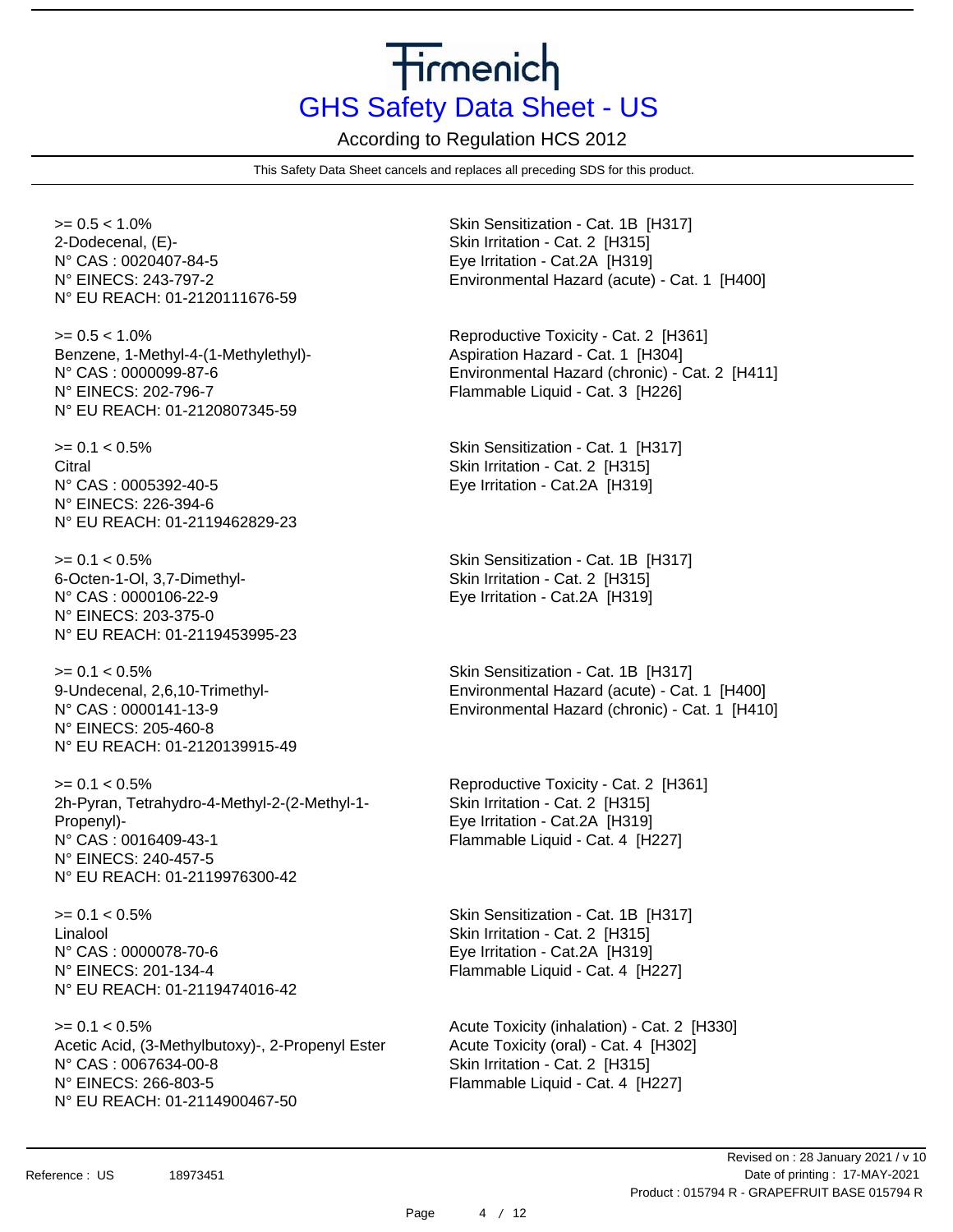According to Regulation HCS 2012

This Safety Data Sheet cancels and replaces all preceding SDS for this product.

### **4 FIRST-AID MEASURES**

4.1 Description of first aid measures

General information: As in all cases of potential poisoning, Obtain medical advice immediately.

In case of eye contact: In the event of contact with the eyes, irrigate with water for at least 15 minutes; obtain medical advice if irritation persists.

In case of inhalation: In the event of exposure to vapors, immediately remove from the area to a fresh air environment.

In case of skin contact:

Remove contaminated clothes. Wash skin with large volumes of water. If irritation persists, or any sign of tissue damage is apparent, obtain medical advice immediately.

In case of ingestion:

In the event of accidental ingestion, rinse mouth with water. Give up to one tumbler (half pint) of milk or water. Obtain medical advise immediately.

Do not induce vomiting, obtain medical advise immediately.

- 4.2 Most important symptoms and effects, both acute and delayed No information available on the product itself.
- 4.3 Indication of immediate medical attention and special treatment needed None known.

# **5 FIRE-FIGHTING MEASURES**

5.1 Extinguishing media

In the event of fire, adequate extinguishers should be used. Avoid inhalation of smoke and fumes. In case of insufficient ventilation, wear suitable respiratory equipment.

Use standard procedures and preferred extinguishing media as stated below.

Extinguishing media: Foam, carbon dioxide or dry chemical.

5.2 Special hazard arising from the substance or mixture

None.

5.3 Advice for fire-fighters

No specific advice.

# **6 ACCIDENTAL RELEASE MEASURES**

6.1 Personal precautions, protective equipment and emergency procedures

For non-emergency personnel:

Impervious gloves should be worn when handling spillages. No smoking. Avoid naked flames or other potential sources of ignition (eg. electrical equipment). Avoid skin contamination and inhalation of vapour.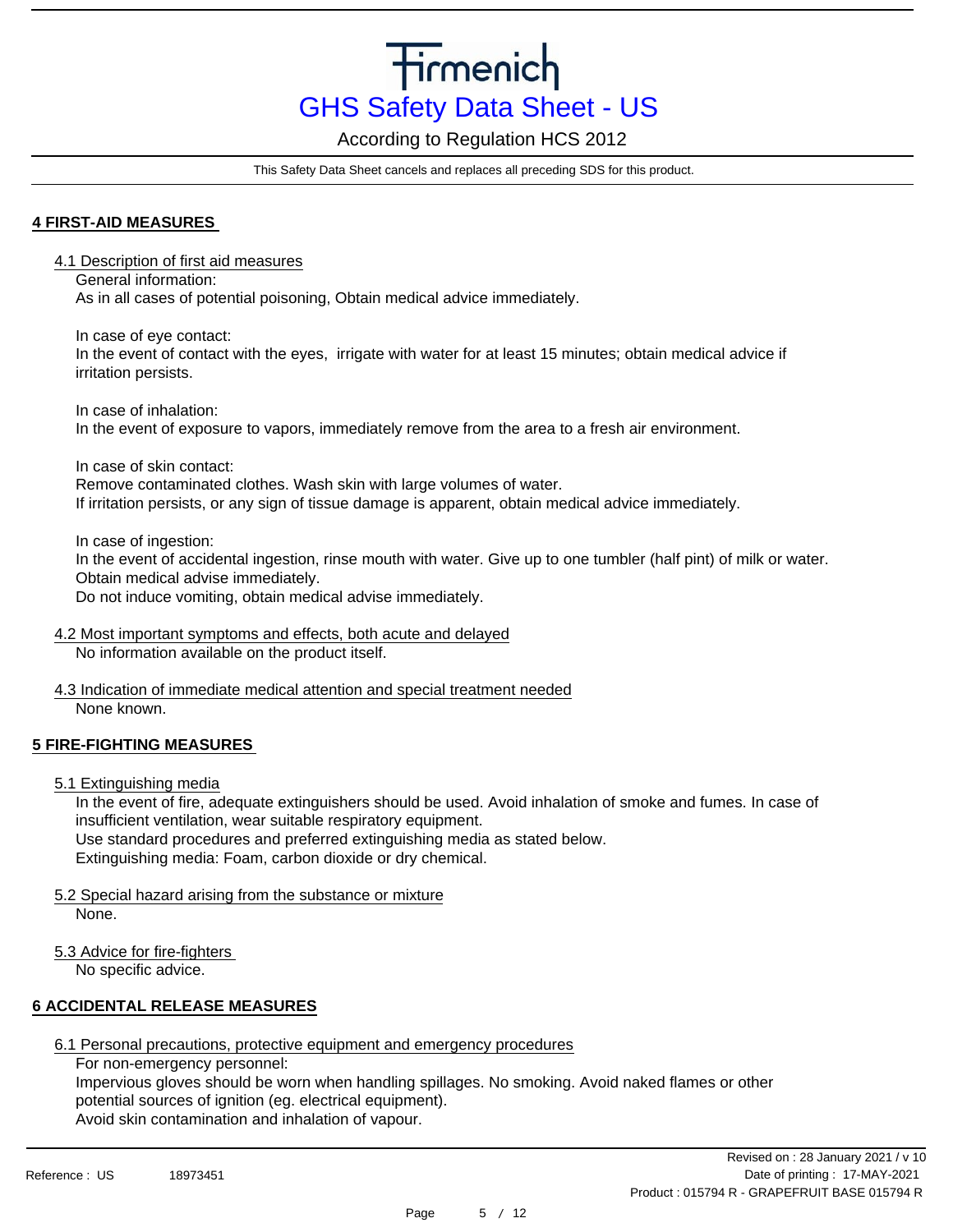According to Regulation HCS 2012

This Safety Data Sheet cancels and replaces all preceding SDS for this product.

Individual washing routines should be followed after any potential contact. Ensure adequate ventilation in working areas following accidental releases.

For emergency personnel: Apply the same recommendations as section 6.1

### 6.2 Environmental precautions

Do not discharge directly into drains, air, into soil or into the aquatic environment.

### 6.3 Methods and material for containment and cleaning up

For containment:

Small spills can be wiped up with a cloth or paper. Standard absorbents can be used (saw dust, sand, vermiculite). Wear rubber gloves. Avoid contact with skin. If skin contact occurs, wash liberally with soap and water

For cleaning-up: Spillages should be disposed of in accordance with Governmental Regulations.

# **7 HANDLING AND STORAGE**

- 7.1 Precautions for safe handling
	- Avoid contact with skin and eyes.

Wear impervious gloves protection and eye/face protection.

No smoking. Avoid any sources of ignition.

Avoid exposing to high temperature during processing.

Do not ingest or apply to the skin as such. Good personal washing routines should be followed.

Maintain adequate local and general ventilation where product is handled.

# Protective measures

Keep strict control of dust accumulation to a minimum.Maintain adequate local and general ventilation where product is handled.Avoid any sources of ignition.

# Advice on general occupational hygiene

Good personal washing routines should be followed.

# 7.2 Conditions for safe storage, including any incompatibilities

It is good general practice to store in closed, preferably full, containers away from heat sources, and protected from extremes of temperature. Do not re-use the empty container. Respect generals rules for compatibility storage.

# 7.3 Specific end use(s)

Not available at this time.

# **8 EXPOSURE CONTROLS/PERSONAL PROTECTION**

# 8.1 Control parameters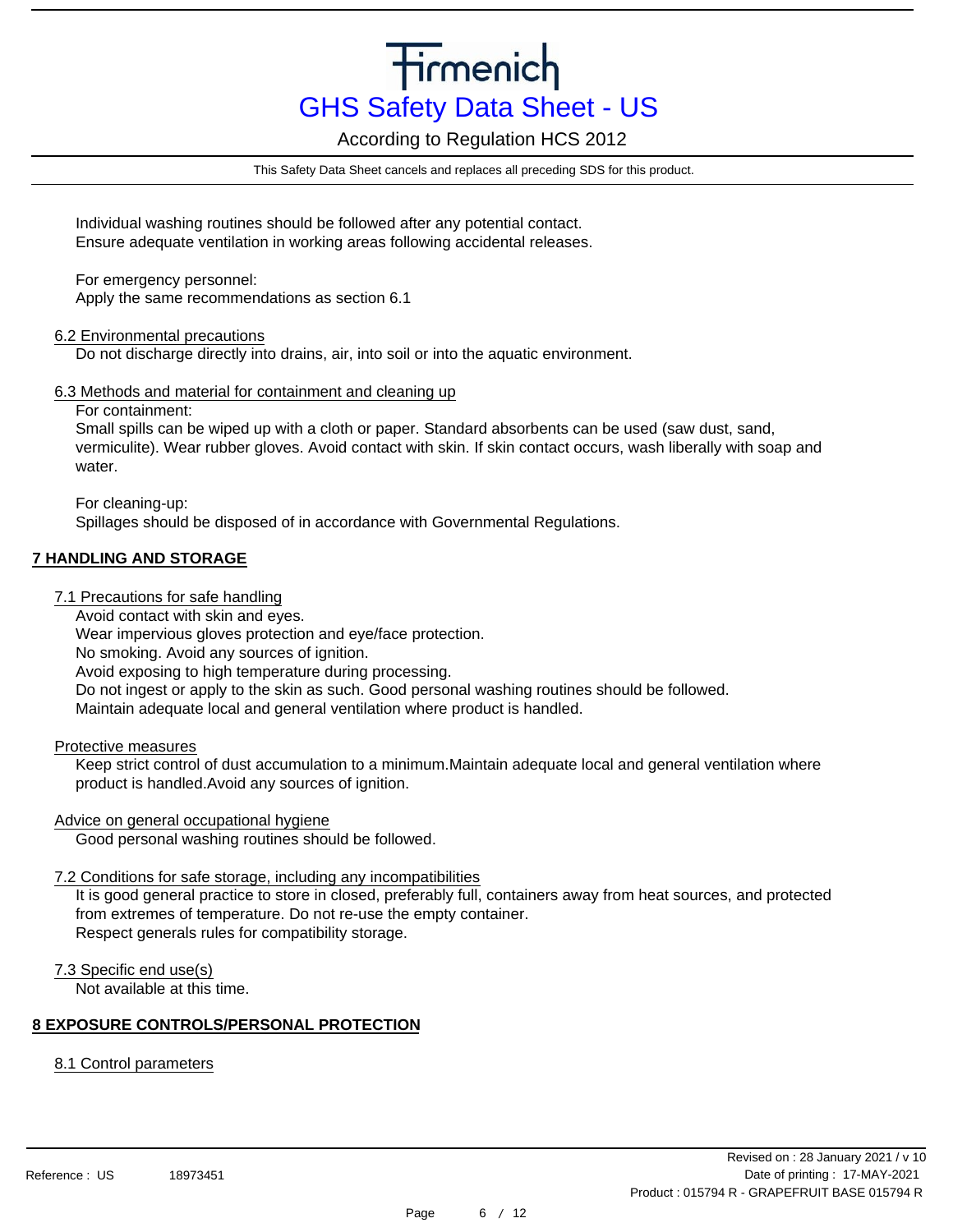According to Regulation HCS 2012

This Safety Data Sheet cancels and replaces all preceding SDS for this product.

0005392-40-5 : Citral, inhalable fraction and vapor US ACGIH Threshold Limit Values Data US. ACGIH Threshold Limit Values, as amended Occupational Exposure Limit data. Time Weighted Average (TWA): 5 ppm

### **Derived No Effect Level (DNEL)**

No data available

# **Predicted No Effect Concentration (PNEC)**

No data available

### 8.2 Exposure controls

Avoid exposing to high temperature during processing. Maintain adequate local and general ventilation where product is handled.

### Appropriate engineering controls

Maintain adequate local and general ventilation where product is handled and dispensed.

### Environmental exposure controls

Not available at this time. Minimize release to the environment.

Personal protection Respiratory protection: None required; avoid breathing vapors. Hand protection: Adequate and Impervious Protective Gloves should be worn. Eye protection: Adequate safety glasses should be used. Skin protection: Wear protective clothing, overall if necessary to limit the odour contamination of personal clothing. Individual washing routines should be followed after any potential contact.

# **9 PHYSICAL AND CHEMICAL PROPERTIES**

# 9.1 Information on basic physical and chemical properties

| Appearance:<br>Colour:<br>Odour:               | CLEAR TO SLIGHTLY CLOUDY LIQUID<br>PALE YELLOW TO BROWN ORANGE<br>Characteristic strong odour according to the<br>commercial description of the substance. |
|------------------------------------------------|------------------------------------------------------------------------------------------------------------------------------------------------------------|
| $pH$ :                                         | Not available                                                                                                                                              |
| Melting point/range $(^{\circ}C)$ :            | Not available                                                                                                                                              |
| Initial boiling point/range (°C) :             | Not available                                                                                                                                              |
| Flash point (closed cup):                      | $= 165$ Fahrenheit ( $= 74$ Centigrade)                                                                                                                    |
| Evaporation rate:                              | Not available                                                                                                                                              |
| Flammability (solid/gas):                      | Not applicable                                                                                                                                             |
| Upper/lower flammability or explosive limits : | N/A                                                                                                                                                        |
| Vapor pressure (At 20°C in mm Hg):             |                                                                                                                                                            |
| Calculated vapor pressure (At 20°C in mm Hg):  | 0.1                                                                                                                                                        |
| Vapour density:                                | Not available                                                                                                                                              |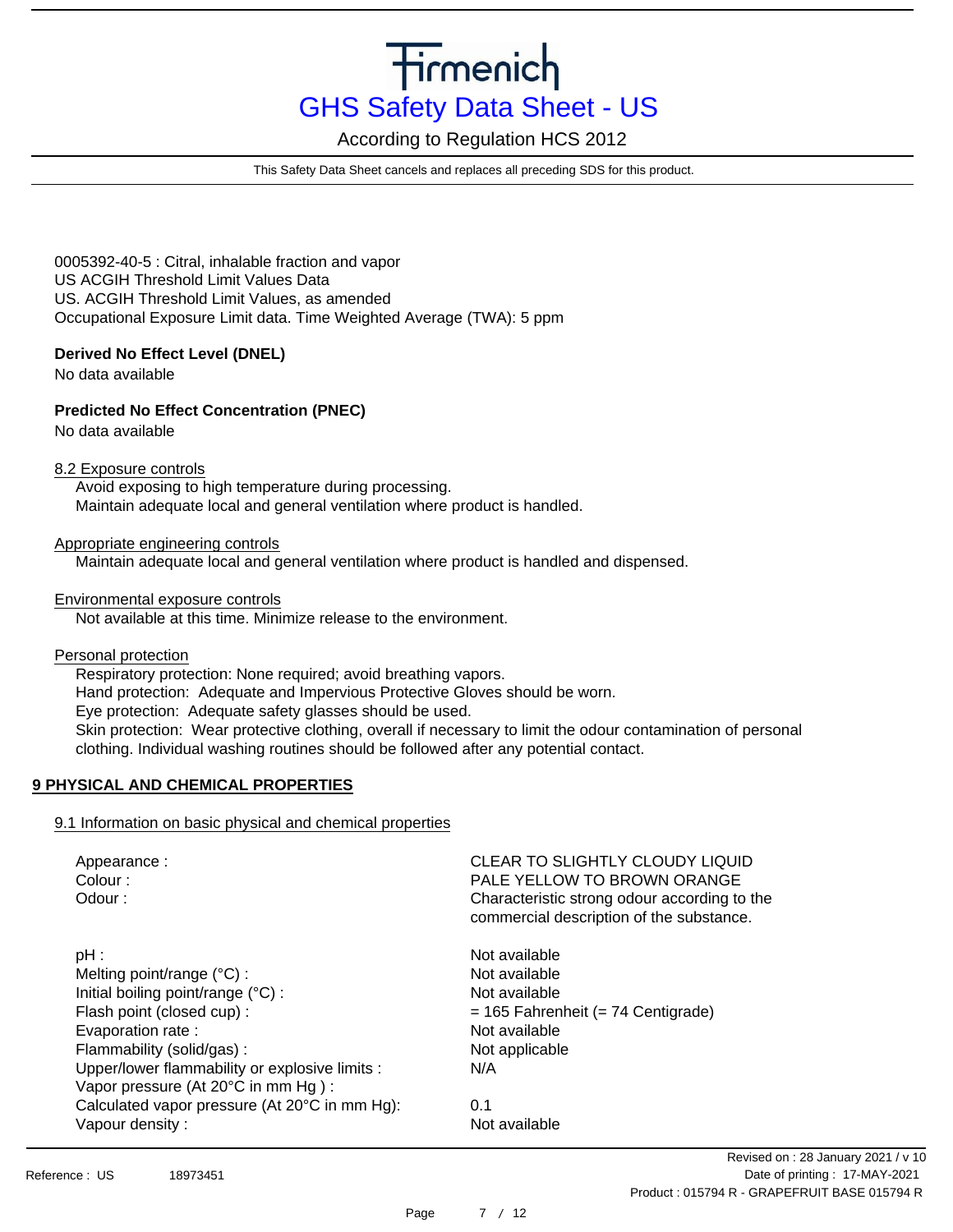According to Regulation HCS 2012

This Safety Data Sheet cancels and replaces all preceding SDS for this product.

Relative density (d 20/20) : Water solubility (20°C) : Partition coef. (n-octanol/water) : Auto-ignition temperature (°C): Decomposition temperature : Viscosity : Explosive properties : Oxidizing properties :

0.984 - 0.994 Not applicable Not applicable Not available Not available Not available Not available Not available

#### 9.2 Other safety information None

# **10 STABILITY AND REACTIVITY**

#### 10.1 Reactivity

No reaction known with water.

### 10.2 Chemical stability

Presents no significant reactivity hazard. Normally stable even at elevated temperatures and pressures. Avoid temperatures above or near to the flash point. Not pyrophoric nor reactive with water. Does not undergo explosive decomposition, is shock stable, and is not an oxygen donor. Does not form explosive mixtures with other organic materials. Will not undergo hazardous exothermic polymerization.

### 10.3 Possibility of hazardous reactions

Not known.

10.4 Conditions to avoid

Avoid temperatures above or at least 5 °C below flash point for any flammable liquids. Do not heat closed containers. Avoid contact with oxidizing agents.

10.5 Incompatible materials

Avoid strong oxidizing agents.

10.6 Hazardous decomposition products

Contact with water or storage under recommended conditions for one year should not produce dangerous decomposition products.

# **11 TOXICOLOGICAL INFORMATION**

### **11.1 Information on toxicological effects**

This mixture has not been subjected to toxicological testing as an entity. According to available data on the constituents the health classification criteria are met.

(a) acute toxicity Calculated LD50 Oral: LD50 > 2000 mg/kg bw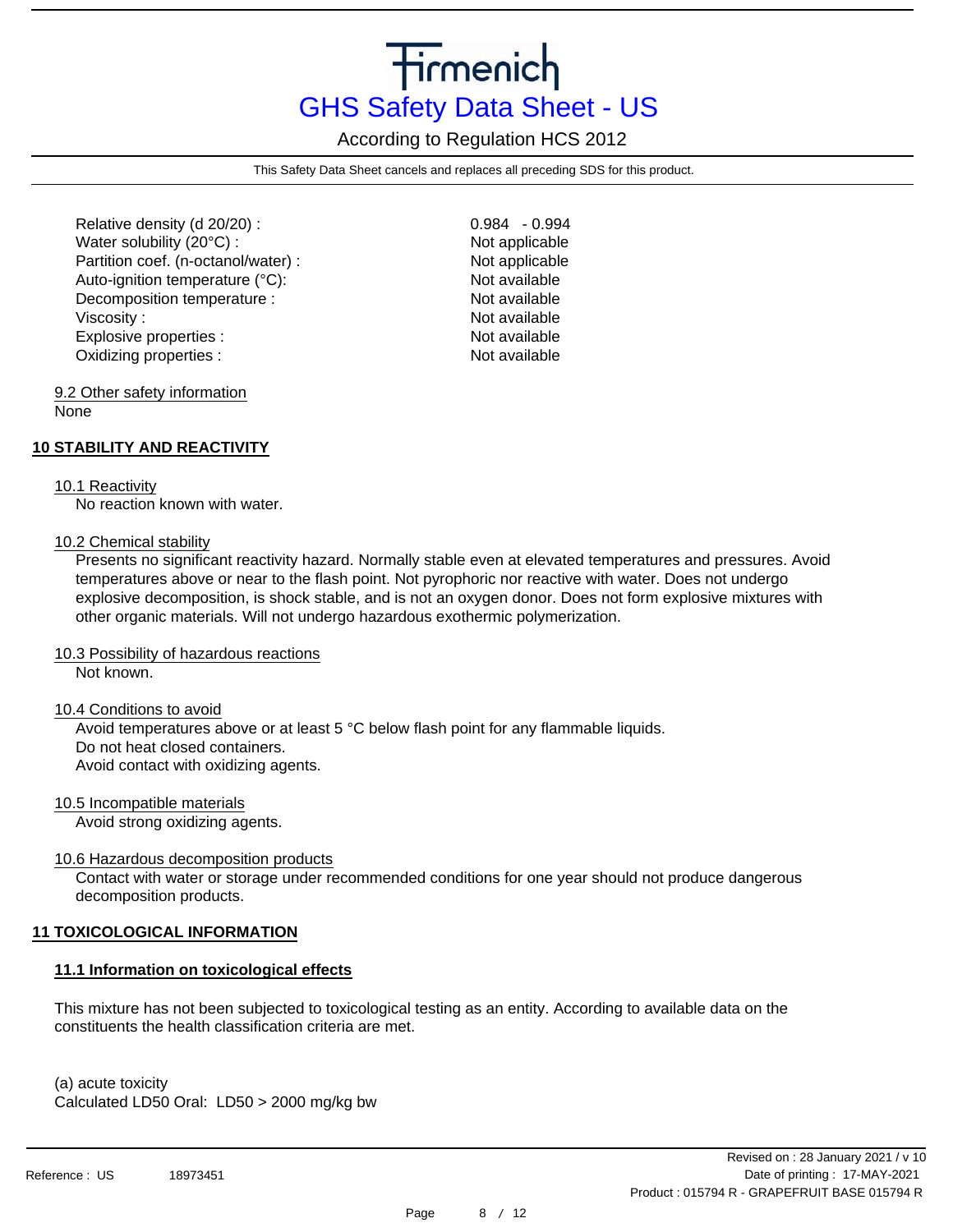According to Regulation HCS 2012

This Safety Data Sheet cancels and replaces all preceding SDS for this product.

(b) skin corrosion/irritation Skin Irritation - Cat. 2

(c) serious eye damage/irritation Not applicable

(d) respiratory or skin sensitisation Skin Sensitization - Cat. 1

(e) germ cell mutagenicity Not applicable

(f) carcinogenicity Not applicable

(g) reproductive toxicity Reproductive Toxicity - Cat. 2

(h) STOT-single exposure Not applicable

(i) STOT-repeated exposure Not applicable

(j) aspiration hazard Not applicable

# **12 ECOLOGICAL INFORMATION**

This mixture has not been subjected to ecotoxicological testing as an entity. According to available data on the constituents the environmental classification criteria are met.

12.1 Toxicity Environmental Hazard (chronic) - Cat. 2

12.2 Persistence and degradability No data available

12.3 Bioaccumulative potential No data available

12.4 Mobility in soil No data available

12.5 Results of PBT and vPvB assessment Not applicable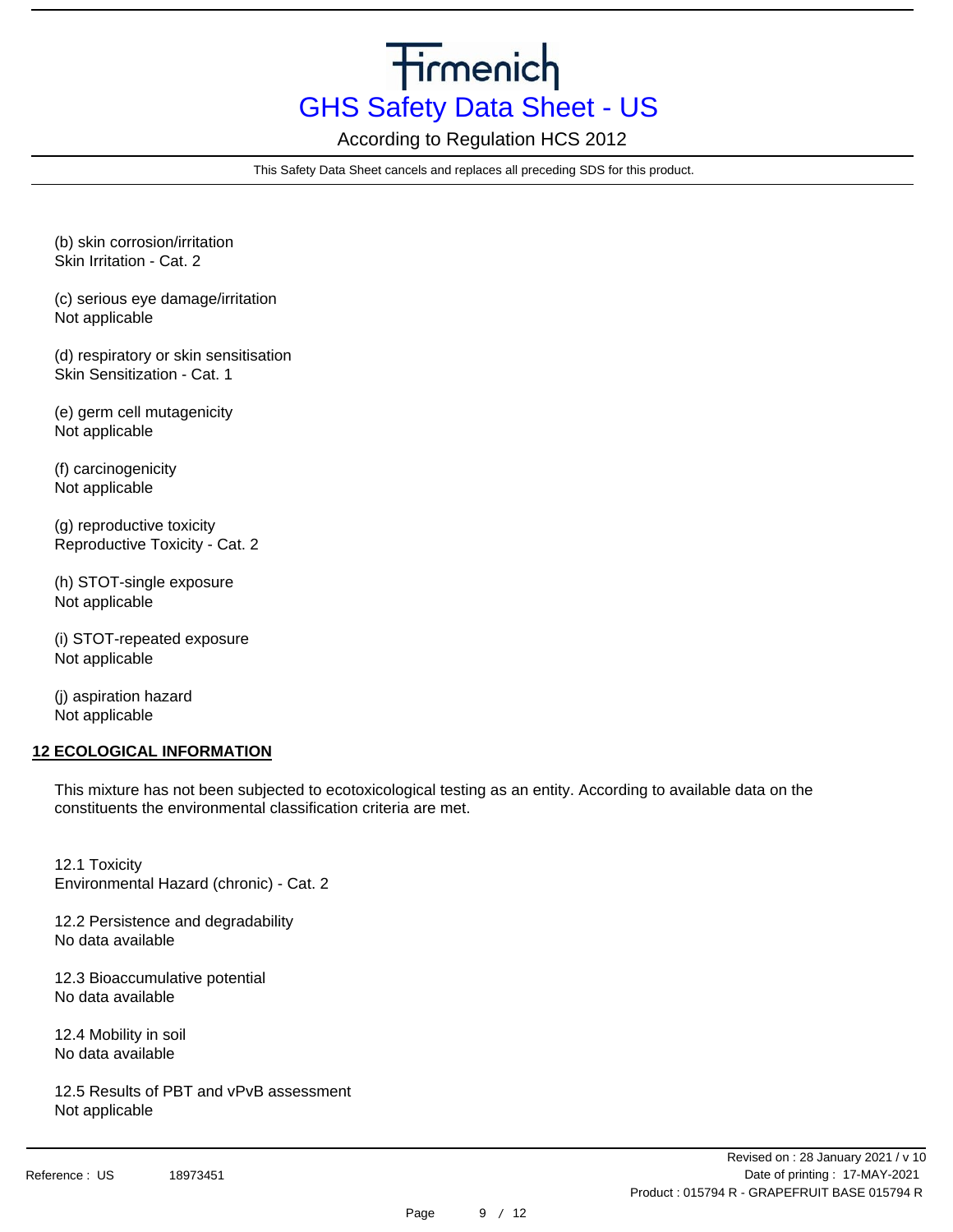According to Regulation HCS 2012

This Safety Data Sheet cancels and replaces all preceding SDS for this product.

12.6 Other adverse effects No data available

### **13 DISPOSAL CONSIDERATIONS**

### **13.1 Waste treatment methods**

Product: The product should be handled according to the instructions given under sections 6, 7 and 8. Dispose of according to local or national regulations. The product should not be allowed to enter drains or the environment.

Contaminated packaging: Empty packaging should be disposed according to local or national regulations by an approved waste handling

### **14 TRANSPORT INFORMATION**

In case of accidental spillage or fire during transport, refer to instructions given under points 5, 6, 7 and 8 above.

### UNO

| UN-No:<br>Proper Shipping Name: | 3082<br>Environmentally hazardous substance, liquid, n.o.s.<br>(TETRAMETHYLOCTAHYDRONAPHTOL) |
|---------------------------------|----------------------------------------------------------------------------------------------|
| Class:                          | 9                                                                                            |
| Packing Group:                  | Ш                                                                                            |
|                                 | Hazardous to the Environment                                                                 |
| Land transport (ADR/RID)        |                                                                                              |
| UN-No:                          | 3082                                                                                         |
| Proper Shipping Name:           | ENVIRONMENTALLY HAZARDOUS SUBSTANCE, LIQUID, N.O.S.<br>(TETRAMETHYLOCTAHYDRONAPHTOL)         |
| Class:                          | 9                                                                                            |
| Packing group:                  | Ш                                                                                            |
| Sea transport (IMDG-Code)       |                                                                                              |

| UN-No:                | 3082                                                |
|-----------------------|-----------------------------------------------------|
| Proper Shipping Name: | ENVIRONMENTALLY HAZARDOUS SUBSTANCE, LIQUID, N.O.S. |
|                       | (TETRAMETHYLOCTAHYDRONAPHTOL)                       |
| Class:                | 9                                                   |
| Packing group:        | Ш                                                   |
|                       | Marine pollutant                                    |

### Air transport (ICAO-IATA)

| UN-No:                | 3082                                                |
|-----------------------|-----------------------------------------------------|
| Proper Shipping Name: | Environmentally hazardous substance, liquid, n.o.s. |
|                       | (TETRAMETHYLOCTAHYDRONAPHTOL)                       |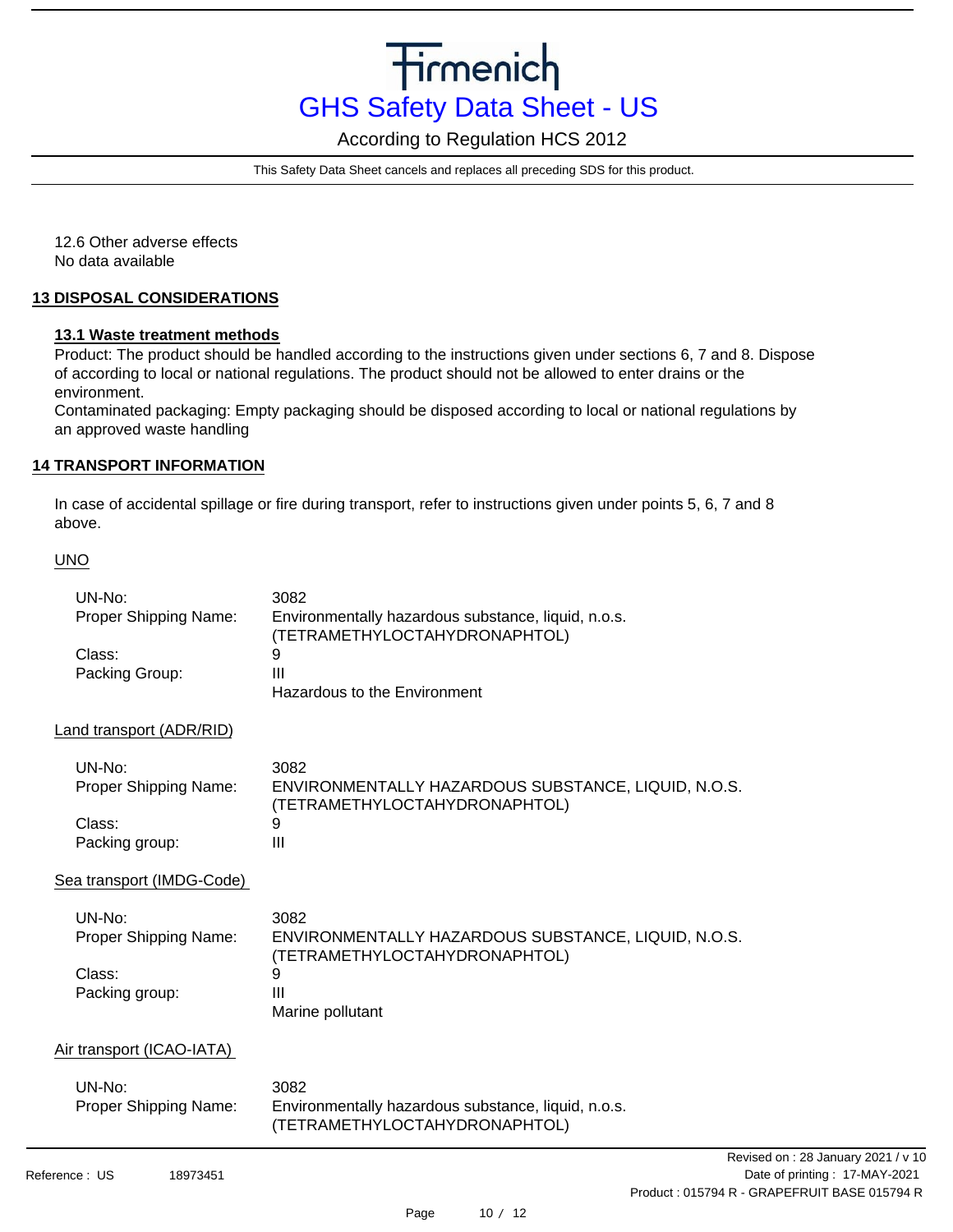According to Regulation HCS 2012

This Safety Data Sheet cancels and replaces all preceding SDS for this product.

9 III Class: Packing group:

### **15 REGULATORY INFORMATION**

### 15.1 Safety, health and environmental regulations/legislation specific for the substance or mixture:

This mixture contains no toxic chemical or chemicals subject to reporting requirements of Section 313 of Title III of the Superfund Amendements and Reauthorization Act of 1986 and 29 CFR Part 1910.1200.

15.2 Chemical Safety Assessment

No data available at this time.

# **16 OTHER INFORMATION**

### Revisions

March-2021 : Version 10.1 - Updates to sections 1, 2, 3 ,8 ,9, 11, 12, 14, 15, 16

Key literature references RIFM database

OECD SIDS EU IUCLID Supplier information

### Full text of phrases used under section 2

| H315<br>H317<br>H <sub>22</sub> 7<br>H <sub>361</sub><br>H411 | Causes skin irritation.<br>May cause an allergic skin reaction.<br>Combustible liquid<br>Suspected of damaging fertility or the unborn child.<br>Toxic to aquatic life with long lasting effects. |
|---------------------------------------------------------------|---------------------------------------------------------------------------------------------------------------------------------------------------------------------------------------------------|
| P <sub>201</sub>                                              | Obtain special instructions before use.                                                                                                                                                           |
| P <sub>210</sub>                                              | Keep away from heat/sparks/open flames/hot surfaces. No smoking.                                                                                                                                  |
| P <sub>261</sub>                                              | Avoid breathing dust/fume/gas/mist/vapours/spray.                                                                                                                                                 |
| P <sub>264</sub>                                              | Wash thoroughly after handling.                                                                                                                                                                   |
| P <sub>273</sub>                                              | Avoid release to the environment.                                                                                                                                                                 |
| P <sub>202</sub>                                              | Do not handle until all safety precautions have been read and understood.                                                                                                                         |
| P <sub>272</sub>                                              | Contaminated work clothing should not be allowed out of the workplace.                                                                                                                            |
| P <sub>281</sub>                                              | Use personal protective equipment as required.                                                                                                                                                    |
| P <sub>280</sub>                                              | Wear protective gloves/protective clothing/eye protection/face protection.                                                                                                                        |
| P302+P352                                                     | IF ON SKIN: Wash with plenty of soap and water.                                                                                                                                                   |
| P333+P313                                                     | If skin irritation or rash occurs: Get medical advice/attention.                                                                                                                                  |
| P370+P378                                                     | In case of fire: Use appropriate fire extinguishers for fire control.                                                                                                                             |
| P391                                                          | Collect spillage.                                                                                                                                                                                 |
| P362                                                          | Take off contaminated clothing and wash before reuse.                                                                                                                                             |
| P363                                                          | Wash contaminated clothing before reuse.                                                                                                                                                          |
| P403+P235                                                     | Store in a well-ventilated place. Keep cool.                                                                                                                                                      |